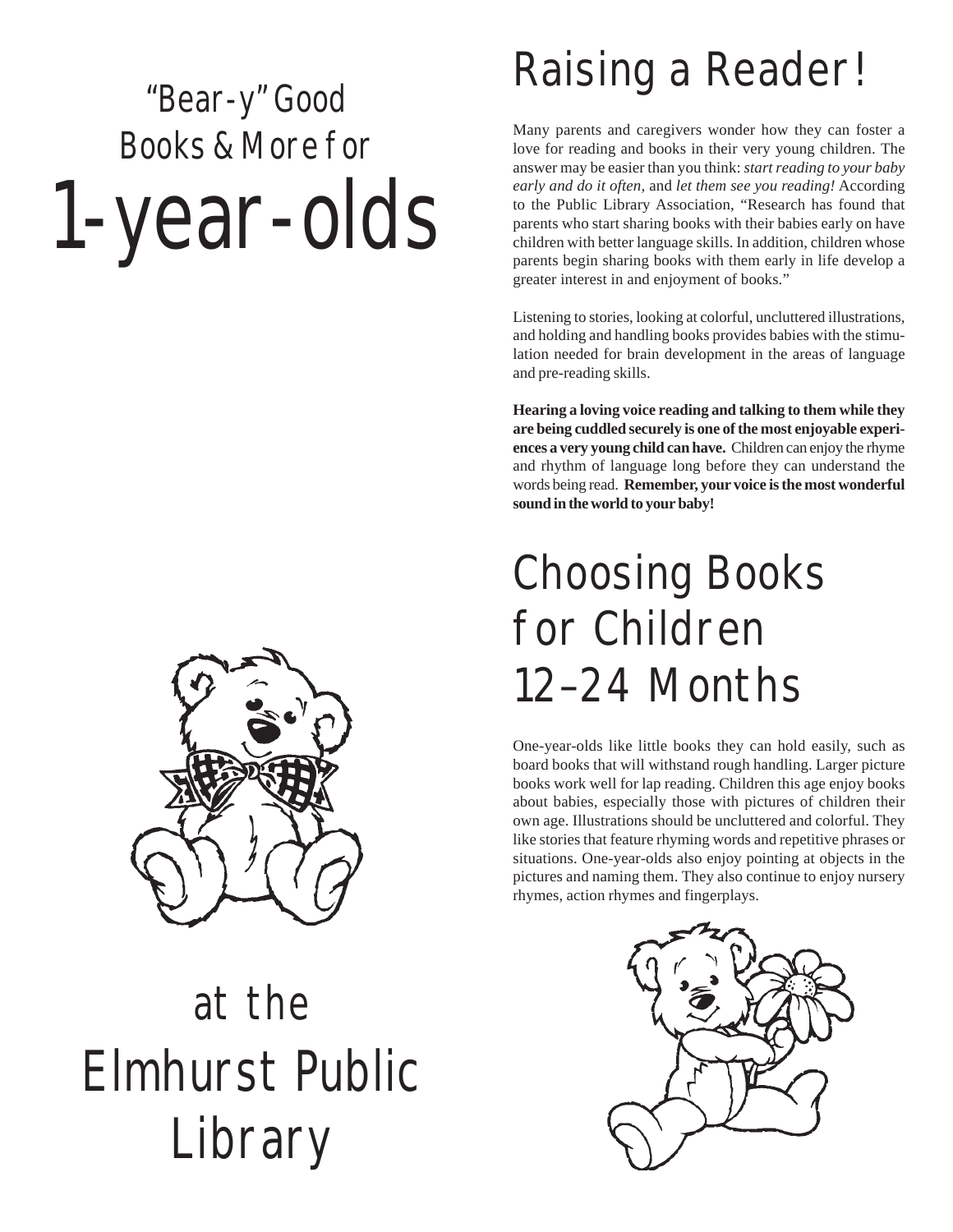### Encouraging 1-year-olds to Love Books

- Talk to your baby! Sing to him or her! Read to him or her daily! Talk about what you are doing: "Now we're putting on your socks. Oh, and now your shoes. Let's tie them up  $-1, 2, 3!$ "
- Sing songs you know or make up ones about your activities: "Now it's time to ride in the car, ride in the car."
- Use an animated, enthusiastic voice when reading to your child. Make the funny sounds the animals or vehicles make. Then laugh together! Book-sharing time should be a time to snuggle together and have fun.
- Involve your child in the reading activity. Allow your child to choose some of the books he or she would like to hear and to turn the pages. (Also, choose books that you like. Your child can tell if you dislike what you're reading.) Ask your child simple questions about the pictures and the story.
- Establish a routine time and place for reading together. This might be after lunch, before naps or every evening before bed.
- Don't make the sharing time too long. As you know, children this age have short attention spans.

In his book *The Read-Aloud Handbook*, Jim Trelease encourages parents to surround their toddlers with easy access to books. He writes, "Place board books in the high chair, the playpen, and the crib. Let your child see books as least as often as he sees toys and television." Isn't that a wonderful thought!

#### Great Books about Reading

| Carlson, Ann D.  The Preschooler and the Library     |
|------------------------------------------------------|
| (J Ref 027.625 Car)                                  |
| Fox, Mem  Reading Magic: Why Reading Aloud to        |
| Our Children Will Change Their Lives                 |
| Forever $($ J $P/T$ 649.58 Fox)                      |
| Hall, Susan  Straight Talk About Reading             |
| (J P/T 372.41 Ha)                                    |
| Hearne, Betsy  Choosing Books for Children:          |
| A Commonsense Guide                                  |
| $(J P/T 011.62$ Hea                                  |
| Odean, Kathleen  Great Books for Babies and Toddlers |
| (JP/T 028.162 Ode)                                   |
| Trelease, Jim  The Read-Aloud Handbook               |
| (J P/T 372.64 Tre)                                   |
|                                                      |

### Good Books for 1-year-olds

|                                         | Alborough, Jez  Hug (J E Alb) [Also board book]                                                                                        |
|-----------------------------------------|----------------------------------------------------------------------------------------------------------------------------------------|
|                                         | Aliki  One Little Spoonful (JE Ali)                                                                                                    |
|                                         | Appelt, Kathi  Toddler Two-Step (J E App)                                                                                              |
|                                         | Asch, Frank  Just Like Daddy (J E Asc)                                                                                                 |
|                                         | Baker, Keith  Big Fat Hen (JE Bak) [Also board book]                                                                                   |
|                                         | Bauer, Marion Dane  My Mother Is Mine (J E Bau)                                                                                        |
|                                         | Boynton, Sandra <b>Barnyard Dance</b> (JE Boy) (board book)<br>[Also: Blue Hat, Green Hat, Moo Baa La<br>La La                         |
|                                         | Butler, John  Whose Baby Am I? (J E But)                                                                                               |
|                                         | Carle, Eric  Does a Kangaroo Have a Mother, Too?<br>(JE Car)<br>[Also: From Head to Toe and The Very<br>Busy Spider – also board book] |
|                                         | Berger, Samantha  Big and Little (J E Ber) (board book)                                                                                |
|                                         | DePaola, Tomie  Marcos Colors (J E DeP) (board book)                                                                                   |
|                                         | Downing, Julie  Where Is My Mommy? (JE Dow)                                                                                            |
|                                         | Hoban, Tana <b>Black on White</b> (J E Hob) (board book)                                                                               |
| Isadora, Rachel <i>I Touch</i> (JE Isa) | [Also: I See & I Hear]                                                                                                                 |
|                                         | McDonnell, Flora <i>I Love Animals</i> (J E McD) (board book)                                                                          |
|                                         | Stanley, Mandy  What Do You Say (J E Sta) (board book)                                                                                 |
|                                         | Tafuri, Nancy  Have You Seen My Duckling? (JE Taf)                                                                                     |
|                                         | Taylor, Ann <b>Baby Dance</b> (J E Tay) (board book)                                                                                   |
|                                         | Thomas, Joyce  You Are My Perfect Baby (board book)                                                                                    |
|                                         | Weiss, Nicki  Where Does the Brown Bear Go?<br>(J E Wei) [Also board book]                                                             |
|                                         | Prelutsky, Jack  Read-Aloud Rhymes for the Very Young<br>(J 811.008 Rea)                                                               |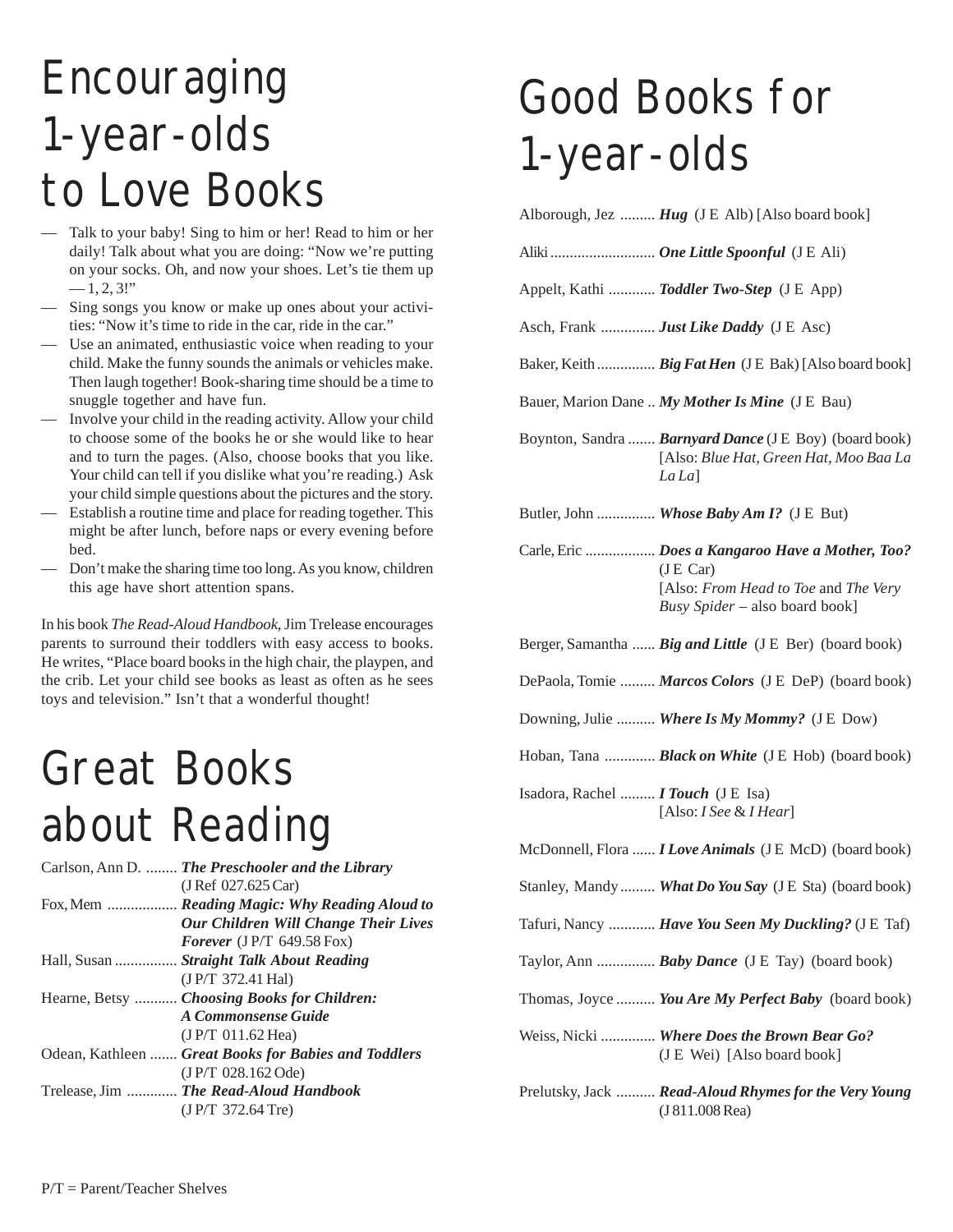### Rhyming Stories

Buck, Nola ................ *How a Baby Grows* (J E Buc) (board book)

Hubbell, Patricia ........ *Pots and Pans* (J E Hub)

Losordo, Stephen ..... *Cow Moo Me* (J E Los) (board book)

Shea, Pegi ................. *I See Me* (board book)

Williams, Sue ............ *I Went Walking* (J E Wil) [Also board book]

### A New Baby is Coming to Our House

Cole, Joanna ............. *I'm a Big Sister* (J E Col) [Also: *I'm a Big Brother*]

Hill, Eric ..................... *Spot's Baby Sister* (J E Hill)

#### Playtime

- Knight, Joan ............. *Tickle-Toe Rhymes* (J 398.8 Kni)
- Hayes, Sarah ............. *Stamp Your Feet: Action Rhymes* (J 793.4 Hay)
- DK Publishing .......... *Playtime Rhymes* (J 398.8 Pla)

Cole, Joanna ............. *The Eentsy, Weentsy Spider: Fingerplays and Action Rhymes* (J 793.4 Col)

- Brown, Marc ............. *Play Rhymes* (J 793.4 Bro)
- Brown, Marc ............. *Hand Rhymes* (J 793.4 Bro)
- Brown, Marc ............. *Finger Rhymes* (J 793.4 Bro)
- Lobel, Arnold ............ *The Random House Book of Mother Goose* (J 398.8 Mot)
- Opie, Iona ................. *My Very First Mother Goose* (J 398.8 My)
- Ideal's Children's Books .. *Nursery Songs and Lap Games* (J 398.8 Nur)

#### Nursery Rhymes

- Chorao, Kay .............. *Knock at the Door and Other Baby Action Rhymes* (J 398.8 Cho)
- DePaola, Tomie ......... *Tomie's Little Mother Goose* (J E DeP) (board book)
- Dyer, Jane ................. *Animal Crackers Nursery Rhymes* (J E Dye) (board book)
- Gibbs, Bridget, ed. .... *Playtime Rhymes* (J/398,8/Pla)
- Long, Sylvia .............. *Sylvia Long's Mother Goose* (J 398.8 Mot)
- Manning, Jane .......... *My First Songs* (J E Man)
- Marshall, James ........ *Hickory, Dickory, Dock and Other Mother Goose Rhymes* (J E Mar) (board book)
- Opie, Iona ................. *My Very First Mother Goose* (J 398.8 My)
- Opie, Iona ................. *Wee Willie Winkie* (J E Opi) (board book)
- Prelutsky, Jack .......... *Read-Aloud Rhymes for the Very Young* (J 811.008 Rea)
- Schwartz, Amy .......... *Old MacDonald* (J E Sch)
- Siomades, Lorianne... *The Itsy Bitsy Spider* (J E Sio)

Siomades, Lorianne... *Three Little Kittens* (J E Sio)

Titherington, Jeanne . *Baby's Boat* (J E Tit) (board book)

Wells, Rosemary ....... *Old MacDonald* (J E Wel) (board book)



P/T = Parent/Teacher Shelves